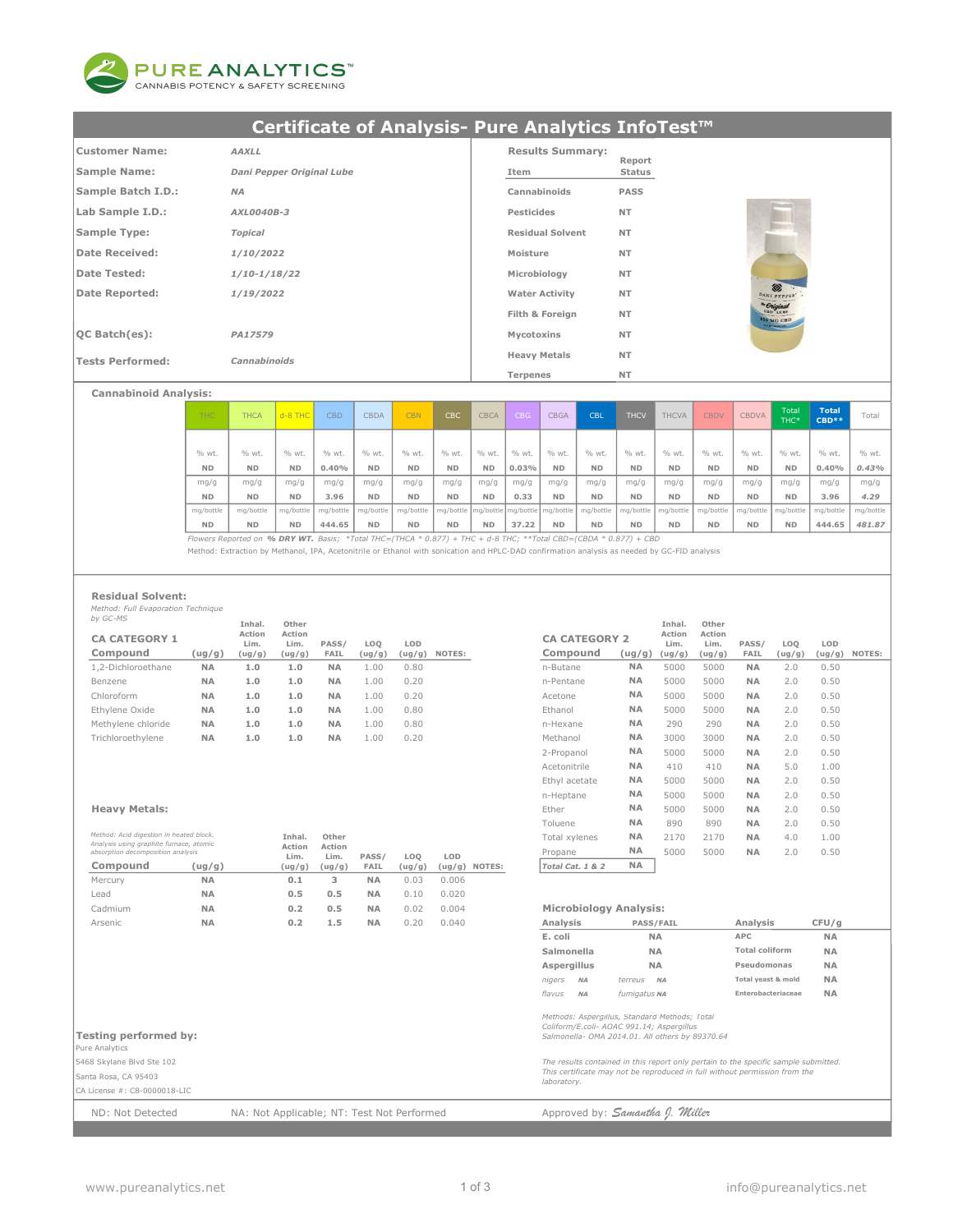

# Certificate of Analysis- Pure Analytics InfoTest™

Customer Name:

#### AAXLL

Sample Name: Lab Sample I.D.:

AXL0040B-3 Dani Pepper Original Lube

Pesticides Analysis:

Method: Acetonitrile extraction with sonication, dSPE clean-up, LCMSMS and GC-ECD analysis

|                      | Result    | Action<br>lim. | PASS/     | LOQ    | LOD    |              |                       | Result    |                |                      | PASS/     |  |
|----------------------|-----------|----------------|-----------|--------|--------|--------------|-----------------------|-----------|----------------|----------------------|-----------|--|
| Compound             | (ug/g)    | (ug/g)         | FAIL      | (ug/g) | (ug/g) | <b>NOTES</b> | Compound              | (ug/g)    |                | Action $lim. (ug/g)$ | FAIL      |  |
| <b>CA CATEGORY I</b> |           |                |           |        |        |              | <b>CA CATEGORY II</b> |           | (Inhale)       | (Other)              |           |  |
| Aldicarb             | <b>NA</b> | $>$ LOD        | <b>NA</b> | 0.020  | 0.005  |              | Abamectin             | <b>NA</b> | 0.1            | 0.3                  | <b>NA</b> |  |
| Carbofuran           | <b>NA</b> | $>$ LOD        | <b>NA</b> | 0.010  | 0.001  |              | Acephate              | <b>NA</b> | 0.1            | 5                    | <b>NA</b> |  |
| Chlordane            | <b>NA</b> | $>$ LOD        | <b>NA</b> | 0.020  | 0.005  |              | Aceauinocvl           | <b>NA</b> | 0.1            | 4                    | <b>NA</b> |  |
| Chlorfenapyr         | <b>NA</b> | $>$ LOD        | <b>NA</b> | 0.100  | 0.020  |              | Acetamiprid           | <b>NA</b> | 0.1            | 5                    | <b>NA</b> |  |
| Chlorpyrifos         | <b>NA</b> | $>$ LOD        | <b>NA</b> | 0.100  | 0.020  |              | Azoxystrobin          | <b>NA</b> | 0.1            | 40                   | <b>NA</b> |  |
| Coumaphos            | <b>NA</b> | $>$ LOD        | <b>NA</b> | 0.100  | 0.005  |              | Bifenazate            | <b>NA</b> | 0.1            | 5                    | <b>NA</b> |  |
| Daminozide           | <b>NA</b> | $>$ LOD        | <b>NA</b> | 0.100  | 0.010  |              | Bifenthrin            | <b>NA</b> | 3              | 0.5                  | <b>NA</b> |  |
| Dichlorvos           | <b>NA</b> | $>$ LOD        | <b>NA</b> | 0.010  | 0.001  |              | <b>Boscalid</b>       | <b>NA</b> | 0.1            | 10                   | <b>NA</b> |  |
| Dimethoate           | <b>NA</b> | $>$ LOD        | <b>NA</b> | 0.100  | 0.020  |              | Captan                | <b>NA</b> | 0.7            | 5                    | <b>NA</b> |  |
| Ethoprop             | <b>NA</b> | $>$ LOD        | <b>NA</b> | 0.100  | 0.020  |              | Cyfluthrin            | <b>NA</b> | $\overline{2}$ | $\mathbf{1}$         | <b>NA</b> |  |
| Etofenprox           | <b>NA</b> | $>$ LOD        | <b>NA</b> | 0.010  | 0.001  |              | Cypermethrin          | <b>NA</b> | $\mathbf{1}$   | $\mathbf{1}$         | <b>NA</b> |  |
| Fenoxycarb           | <b>NA</b> | $>$ LOD        | <b>NA</b> | 0.020  | 0.005  |              | Carbaryl              | <b>NA</b> | 0.5            | 0.5                  | <b>NA</b> |  |
| Fipronil             | <b>NA</b> | $>$ LOD        | <b>NA</b> | 0.020  | 0.005  |              | Chlorantraniliprole   | <b>NA</b> | 10             | 40                   | <b>NA</b> |  |
| Imazalil             | <b>NA</b> | $>$ LOD        | <b>NA</b> | 0.100  | 0.005  |              | Clofentezine          | <b>NA</b> | 0.1            | 0.5                  | <b>NA</b> |  |
| Methiocarb           | <b>NA</b> | $>$ LOD        | <b>NA</b> | 0.100  | 0.005  |              | Diazinon              | <b>NA</b> | 0.1            | 0.2                  | <b>NA</b> |  |
| Parathion-methyl     | <b>NA</b> | $>$ LOD        | <b>NA</b> | 0.100  | 0.010  |              | Dimethomorph          | <b>NA</b> | $\overline{2}$ | 20                   | <b>NA</b> |  |
| Mevinphos            | <b>NA</b> | $>$ LOD        | <b>NA</b> | 0.100  | 0.050  |              | Etoxazole             | <b>NA</b> | 0.1            | 1.5                  | <b>NA</b> |  |
| Paclobutrazol        | <b>NA</b> | $>$ LOD        | <b>NA</b> | 0.100  | 0.005  |              | Fenhexamid            | <b>NA</b> | 0.1            | 10                   | <b>NA</b> |  |
| Propoxur             | <b>NA</b> | $>$ LOD        | <b>NA</b> | 0.010  | 0.001  |              | Fenpyroximate         | <b>NA</b> | 0.1            | $\overline{2}$       | <b>NA</b> |  |
| Spiroxamine          | <b>NA</b> | $>$ LOD        | <b>NA</b> | 0.010  | 0.001  |              | Flonicamid            | <b>NA</b> | 0.1            | $\overline{2}$       | <b>NA</b> |  |
| Thiacloprid          | <b>NA</b> | $>$ LOD        | <b>NA</b> | 0.020  | 0.005  |              | Fludioxonil           | <b>NA</b> | 0.1            | 30                   | <b>NA</b> |  |
|                      |           |                |           |        |        |              |                       |           |                |                      |           |  |

#### Mycotoxin Analysis:

Method: Acetone extraction with sonication, dSPE clean-up, LCMSMS analysis

|                 | Result    | Action<br>lim. | PASS/       | LOQ     | LOD     |              | Metalaxyl             | <b>NA</b>  | 2             | 15   | <b>NA</b>  | 0.02  | 0.01  |
|-----------------|-----------|----------------|-------------|---------|---------|--------------|-----------------------|------------|---------------|------|------------|-------|-------|
| Compound        | (ug/kg)   | (ug/kg)        | <b>FAIL</b> | (ug/kg) | (ug/kg) | <b>NOTES</b> | Methomyl              | <b>NA</b>  | 1             | 0.1  | <b>NA</b>  | 0.02  | 0.001 |
|                 |           |                |             |         |         |              | Myclobutanil          | <b>NA</b>  | 0.1           | 9    | <b>NA</b>  | 0.005 | 0.001 |
| Aflatoxin B1    | <b>NA</b> | <b>NA</b>      | <b>NA</b>   | 2.0     | 0.5     |              | Naled                 | <b>NA</b>  | 0.1           | 0.5  | <b>NA</b>  | 0.10  | 0.02  |
| Aflatoxin B2    | <b>NA</b> | <b>NA</b>      | <b>NA</b>   | 2.0     | 0.5     |              | Oxamyl                | <b>NA</b>  | 0.5           | 0.2  | <b>NA</b>  | 0.05  | 0.01  |
| Aflatoxin G1    | <b>NA</b> | <b>NA</b>      | <b>NA</b>   | 2.0     | 0.5     |              | Pentachloronitrobenz. | <b>NA</b>  | 0.1           | 0.2  | <b>NA</b>  | 0.10  | 0.02  |
| Aflatoxin G2    | <b>NA</b> | <b>NA</b>      | <b>NA</b>   | 2.0     | 0.5     |              | Permethrin            | <b>NA</b>  | 0.5           | 20   | <b>NA</b>  | 0.025 | 0.005 |
|                 |           | $<$ 20         |             |         |         |              | Phosmet               | <b>NA</b>  | 0.1           | 0.2  | <b>NA</b>  | 0.02  | 0.02  |
| Total Aflatoxin | <b>NA</b> | uq/kg          | <b>NA</b>   | 2.0     | 0.5     |              | Piperonyl butoxide    | <b>NA</b>  | 3             | 8.0  | <b>NA</b>  | 0.005 | 0.001 |
|                 |           | $<$ 20         |             |         |         |              | Prallethrin           | <b>NA</b>  | 0.1           | 0.4  | <b>NA</b>  | 0.02  | 0.01  |
| Ochratoxin A    | <b>NA</b> | ug/kg          | <b>NA</b>   | 2.0     | 0.5     |              | Propiconazole         | <b>NA</b>  | 0.1           | 20.0 | <b>NA</b>  | 0.02  | 0.01  |
|                 |           |                |             |         |         |              | Durchbring            | <b>BLA</b> | $\cap$ $\Box$ | - 11 | <b>BLA</b> | 0.07  | 0.01  |

|               | Action                                         |               |               |                            |              |                       |                  |                         |                         |               |               |               |
|---------------|------------------------------------------------|---------------|---------------|----------------------------|--------------|-----------------------|------------------|-------------------------|-------------------------|---------------|---------------|---------------|
| esult<br>g/g) | lim.<br>(ug/g)                                 | PASS/<br>FAIL | LOO<br>(ug/g) | LOD<br>(ug/g)              | <b>NOTES</b> | Compound              | Result<br>(ug/g) |                         | Action lim. (ug/g)      | PASS/<br>FAIL | LOO<br>(ug/g) | LOD<br>(ug/g) |
|               |                                                |               |               |                            |              | <b>CA CATEGORY II</b> |                  | (Inhale)                | (Other)                 |               |               |               |
| NΑ            | $>$ LOD                                        | <b>NA</b>     | 0.020         | 0.005                      |              | Abamectin             | <b>NA</b>        | 0.1                     | 0.3                     | <b>NA</b>     | 0.10          | 0.001         |
| NΑ            | $>$ LOD                                        | <b>NA</b>     | 0.010         | 0.001                      |              | Acephate              | <b>NA</b>        | 0.1                     | 5                       | <b>NA</b>     | 0.10          | 0.02          |
| ΝA            | $>$ LOD                                        | <b>NA</b>     | 0.020         | 0.005                      |              | Acequinocyl           | <b>NA</b>        | 0.1                     | 4                       | <b>NA</b>     | 0.02          | 0.02          |
| ΝA            | $>$ LOD                                        | <b>NA</b>     | 0.100         | 0.020                      |              | Acetamiprid           | <b>NA</b>        | 0.1                     | 5                       | <b>NA</b>     | 0.02          | 0.02          |
| ΝA            | $>$ LOD                                        | <b>NA</b>     | 0.100         | 0.020                      |              | Azoxystrobin          | <b>NA</b>        | 0.1                     | 40                      | ΝA            | 0.02          | 0.01          |
| ΝA            | $>$ LOD                                        | <b>NA</b>     | 0.100         | 0.005                      |              | Bifenazate            | <b>NA</b>        | 0.1                     | 5                       | <b>NA</b>     | 0.02          | 0.001         |
| NΑ            | $>$ LOD                                        | <b>NA</b>     | 0.100         | 0.010                      |              | Bifenthrin            | <b>NA</b>        | 3                       | 0.5                     | NA            | 0.10          | 0.005         |
| ΝA            | $>$ LOD                                        | <b>NA</b>     | 0.010         | 0.001                      |              | <b>Boscalid</b>       | <b>NA</b>        | 0.1                     | 10                      | ΝA            | 0.02          | 0.01          |
| ΝA            | $>$ LOD                                        | <b>NA</b>     | 0.100         | 0.020                      |              | Captan                | <b>NA</b>        | 0.7                     | 5                       | <b>NA</b>     | 0.01          | 0.005         |
| ΝA            | $>$ LOD                                        | <b>NA</b>     | 0.100         | 0.020                      |              | Cyfluthrin            | <b>NA</b>        | $\overline{\mathbf{2}}$ | $\mathbf 1$             | <b>NA</b>     | 0.10          | 0.001         |
| NΑ            | $>$ LOD                                        | <b>NA</b>     | 0.010         | 0.001                      |              | Cypermethrin          | <b>NA</b>        | $\mathbbm{1}$           | $\mathbbm{1}$           | <b>NA</b>     | 0.10          | 0.05          |
| ΝA            | $>$ LOD                                        | <b>NA</b>     | 0.020         | 0.005                      |              | Carbaryl              | <b>NA</b>        | 0.5                     | 0.5                     | <b>NA</b>     | 0.02          | 0.001         |
| ΝA            | $>$ LOD                                        | <b>NA</b>     | 0.020         | 0.005                      |              | Chlorantraniliprole   | <b>NA</b>        | 10                      | 40                      | ΝA            | 0.02          | 0.01          |
| NΑ            | $>$ LOD                                        | <b>NA</b>     | 0.100         | 0.005                      |              | Clofentezine          | <b>NA</b>        | 0.1                     | 0.5                     | <b>NA</b>     | 0.02          | 0.001         |
| ΝA            | $>$ LOD                                        | <b>NA</b>     | 0.100         | 0.005                      |              | Diazinon              | <b>NA</b>        | 0.1                     | 0.2                     | <b>NA</b>     | 0.02          | 0.001         |
| ΝA            | $>$ LOD                                        | <b>NA</b>     | 0.100         | 0.010                      |              | Dimethomorph          | <b>NA</b>        | $\overline{\mathbf{2}}$ | 20                      | <b>NA</b>     | 0.02          | 0.001         |
| ΝA            | $>$ LOD                                        | <b>NA</b>     | 0.100         | 0.050                      |              | Etoxazole             | <b>NA</b>        | 0.1                     | 1.5                     | ΝA            | 0.02          | 0.005         |
| NΑ            | $>$ LOD                                        | <b>NA</b>     | 0.100         | 0.005                      |              | Fenhexamid            | <b>NA</b>        | 0.1                     | 10                      | <b>NA</b>     | 0.01          | 0.001         |
| ΝA            | $>$ LOD                                        | <b>NA</b>     | 0.010         | 0.001                      |              | Fenpyroximate         | <b>NA</b>        | 0.1                     | $\overline{\mathbf{2}}$ | <b>NA</b>     | 0.02          | 0.01          |
| ΝA            | $>$ LOD                                        | <b>NA</b>     | 0.010         | 0.001                      |              | Flonicamid            | <b>NA</b>        | 0.1                     | $\overline{\mathbf{2}}$ | <b>NA</b>     | 0.02          | 0.001         |
| ΝA            | $>$ LOD                                        | <b>NA</b>     | 0.020         | 0.005                      |              | Fludioxonil           | <b>NA</b>        | 0.1                     | 30                      | <b>NA</b>     | 0.10          | 0.02          |
|               |                                                |               |               |                            |              | Hexythiazox           | <b>NA</b>        | 0.1                     | $\overline{\mathbf{2}}$ | NA            | 0.02          | 0.01          |
|               |                                                |               |               |                            |              | Imidacloprid          | <b>NA</b>        | 5                       | 3                       | <b>NA</b>     | 0.10          | 0.02          |
|               | ith sonication, dSPE clean-up, LCMSMS analysis |               |               |                            |              | Kresoxim-methyl       | <b>NA</b>        | 0.1                     | $\mathbf 1$             | NA            | 0.02          | 0.02          |
|               |                                                |               |               |                            |              | Malathion             | <b>NA</b>        | 0.5                     | 5                       | ΝA            | 0.20          | 0.001         |
|               | Action                                         |               |               |                            |              | Metalaxyl             | <b>NA</b>        | $\overline{2}$          | 15                      | <b>NA</b>     | 0.02          | 0.01          |
| esult         | lim.<br>(ug/kg)                                | PASS/<br>FAIL | LOQ           | LOD<br>$(ug/kg)$ $(ug/kg)$ | <b>NOTES</b> | Methomyl              | <b>NA</b>        | $1\,$                   | 0.1                     | NA            | 0.02          | 0.001         |
| g/kg)         |                                                |               |               |                            |              | Myclobutanil          | <b>NA</b>        | 0.1                     | 9                       | <b>NA</b>     | 0.005         | 0.001         |
| ΝA            | ΝA                                             | <b>NA</b>     | 2.0           | 0.5                        |              | Naled                 | <b>NA</b>        | 0.1                     | 0.5                     | <b>NA</b>     | 0.10          | 0.02          |
| NΑ            | <b>NA</b>                                      | <b>NA</b>     | 2.0           | 0.5                        |              | Oxamyl                | <b>NA</b>        | 0.5                     | 0.2                     | <b>NA</b>     | 0.05          | 0.01          |
| ΝA            | <b>NA</b>                                      | <b>NA</b>     | 2.0           | 0.5                        |              |                       | <b>NA</b>        | 0.1                     | 0.2                     | <b>NA</b>     | 0.10          | 0.02          |
|               |                                                |               | 2.0           | 0.5                        |              | Pentachloronitrobenz. |                  | 0.5                     | 20                      |               |               | 0.005         |
| ΝA            | ΝA                                             | <b>NA</b>     |               |                            |              | Permethrin            | <b>NA</b>        |                         |                         | ΝA            | 0.025         |               |
|               | 20                                             |               |               |                            |              | Phosmet               | <b>NA</b>        | 0.1                     | 0.2                     | <b>NA</b>     | 0.02          | 0.02          |
| ΝA            | ug/kg                                          | <b>NA</b>     | 2.0           | 0.5                        |              | Piperonyl butoxide    | <b>NA</b>        | 3                       | 8.0                     | <b>NA</b>     | 0.005         | 0.001         |
|               | $<$ 20                                         |               |               |                            |              | Prallethrin           | <b>NA</b>        | 0.1                     | 0.4                     | <b>NA</b>     | 0.02          | 0.01          |
| ΝA            | ug/kg                                          | <b>NA</b>     | 2.0           | 0.5                        |              | Propiconazole         | <b>NA</b>        | 0.1                     | 20.0                    | <b>NA</b>     | 0.02          | 0.01          |
|               |                                                |               |               |                            |              | Pyrethrins            | <b>NA</b>        | 0.5                     | $\mathbbm{1}$           | ΝA            | 0.07          | 0.01          |
|               |                                                |               |               |                            |              | Pyridaben             | <b>NA</b>        | 0.1                     | 3                       | <b>NA</b>     | 0.02          | 0.001         |
|               |                                                |               |               |                            |              | Spinetoram            | <b>NA</b>        | 0.1                     | 3                       | <b>NA</b>     | 0.07          | 0.005         |
|               |                                                |               |               |                            |              | Spinosad              | <b>NA</b>        | 0.1                     | 3                       | <b>NA</b>     | 0.10          | 0.02          |
|               |                                                |               |               |                            |              | Spiromesifen          | <b>NA</b>        | 0.1                     | 12                      | ΝA            | 0.10          | 0.02          |
|               |                                                |               |               |                            |              | Spirotetramat         | <b>NA</b>        | 0.1                     | 13                      | <b>NA</b>     | 0.10          | 0.02          |
|               |                                                |               |               |                            |              | Tebuconazole          | <b>NA</b>        | 0.1                     | $\overline{\mathbf{2}}$ | <b>NA</b>     | 0.10          | 0.02          |
|               |                                                |               |               |                            |              | Trifloxystrobin       | <b>NA</b>        | 0.10                    | 30                      | <b>NA</b>     | 0.01          | 0.005         |
|               |                                                |               |               |                            |              | Thiamethoxam          | <b>NA</b>        | 5                       | 4.5                     | <b>NA</b>     | 0.10          | 0.01          |

#### Testing performed by:

Pure Analytics

5468 Skylane Blvd Ste 102

Santa Rosa, CA 95403

CA License #: C8-0000018-LIC

ND: Not Detected NA: Not Applicable; NT: Test Not Performed Approved by: Samantha J. Miller

The results contained in this report only pertain to the specific sample submitted. This certificate may not be reproduced in full without permission from the laboratory.